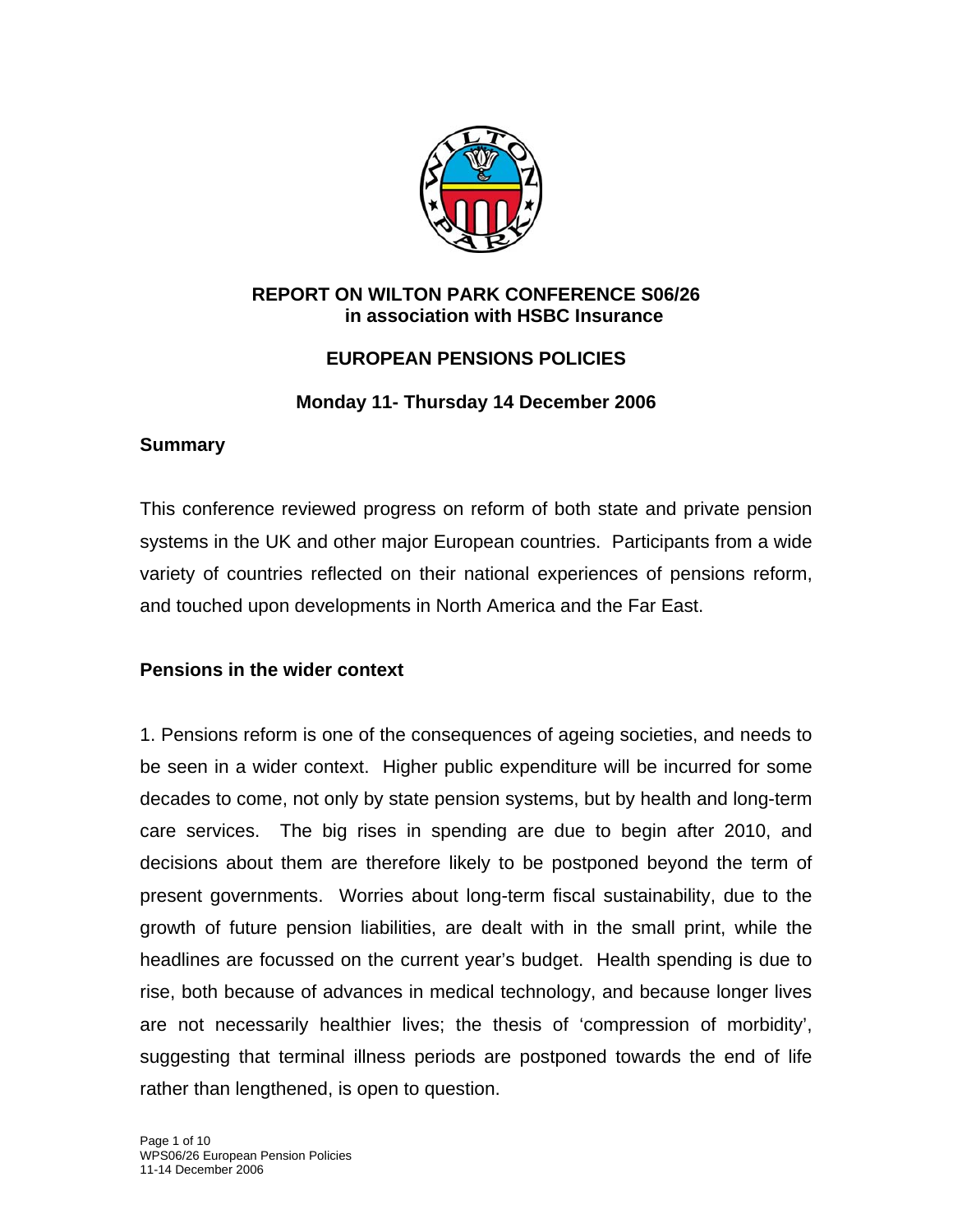2. Ageing is due to one expected development – the move of the baby boom generation into the retirement age bracket – and to two unexpected phenomena – the rise in longevity and the fall in fertility. The dependency of the older generation on younger generations is therefore rising. Life expectancy in most countries has risen faster than predicted, except in Russia and in African countries plagued by HIV/AIDS. Pension schemes, particularly funded ones, have thus suffered an increase in their liabilities, as members have lived on to continue drawing pensions for longer than expected. The trend towards later retirement, and away from early retirement, has contributed to the rise in longevity by keeping brains and bodies active where they might otherwise have atrophied. The increase in longevity has in its turn encouraged people to work for longer, often on a part-time basis, by holding out the prospect of more years of life in retirement.

3. Until recently, it was assumed that a successful career would be crowned by earlier rather than later retirement, as a reward for success. Corporate pension schemes were structured so as be able to make early leavers offers they could not refuse. It was then found that early retirement was increasing the deficits of pension schemes by cutting contributions and increasing benefits compared with the case where all served their full term. Both public and private pension schemes have cut back on early retirement provisions, so that employees at least retire on time. Later retirement raises new issues. Can pensions be raised for each year of extra work in an actuarially neutral manner? Does productivity decline with age, or remain constant? The answer will clearly be different for sportspeople and for senior managers. Is there a way of making the gradient from full-time work to none at all a gradual one, with pensions rising inversely as labour input falls? Is there a way of making retirement ages flexible to suit personal choices of lifestyle? Those with low life expectancy may wish to retire earlier than those who expect to live longer.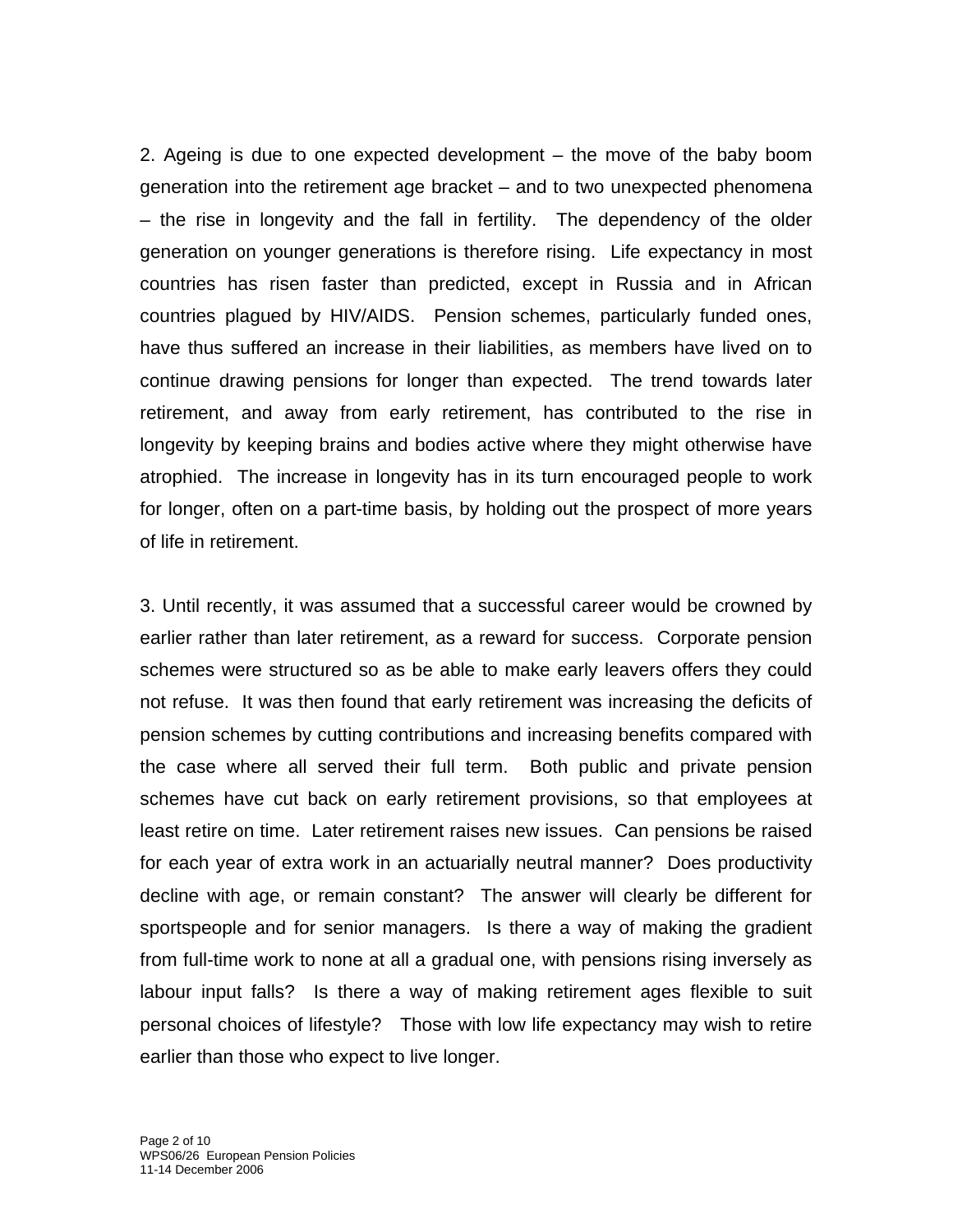4. These demographic trends may depress rates of economic growth, as the population of working age in the total population declines relatively or even absolutely. The wealth available to be shared among pensioners may thus fall because of the slowing of output growth on the part of the labour force, as well as the rising number of retired claimants. Policies should aim to maintain the rate of economic growth, so as to fund the welfare of ageing populations. If the population of working age falls, more use can be made of its labour by higher participation, lower unemployment, and longer hours. National patterns differ enormously, with high participation in the US, the UK and Scandinavia, and low participation in the southern European countries. The Lisbon targets for employment do not look as if they will be achieved by 2010. The total employment rate will fall short of the 70 per cent target, although employment of women will reach its 60 per cent target. The employment rate of older people will also fall below the 50 per cent target. Lower labour inputs can be offset by higher capital inputs designed to increase labour productivity, but this has been difficult to increase, even to measure.

5. Ageing is a global phenomenon. Even if it is becoming apparent earlier in Europe than elsewhere, the numbers, if not yet the proportions of older people, are even more striking in the Less Developed Countries (LDCs). By 2050, 35 per cent of the population of Europe will be over 60, making 200 million people. In LDCs, only 20 per cent of the population will be over 60, but they will total 1,300 million in number. Ageing will hit particularly hard in China, where the one-child policy will leave the country short of labour, and massive immigration of skilled people will be needed. Migration may not in itself be the answer to shrinking labour forces, which can be counteracted by changes in domestic policy, but in a global market for skills it is bound to increase. Only in the short run can younger migrants play a part as contributors to pension schemes; in the longer run they become recipients.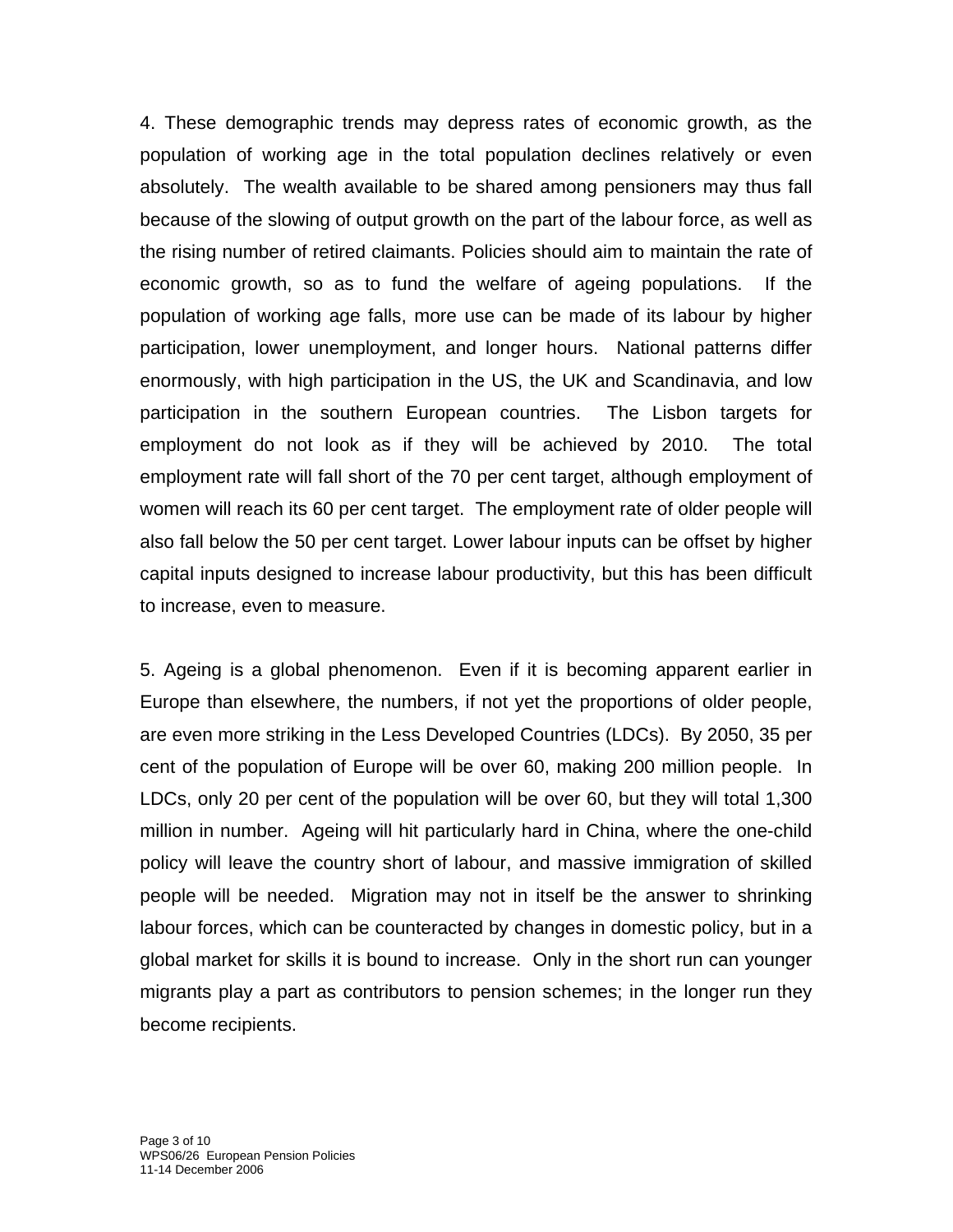### **Pension reform in Europe**

6. The reform of pension systems generally uses a mixture of solutions. These comprise higher taxation, later retirement, more saving, and lower benefits. Higher taxation may have disincentive effects on economic growth, and will be politically unpopular if the younger generation feels that it is being forced to transfer income to the older generation. Later retirement has the merit of increasing tax revenue and reducing pension expenditure. It is not universally welcomed by either employers or employees. If retirement age is linked to life expectancy, as often suggested, then it should perhaps not rise as fast for lower income or disabled groups with lower expectations of longevity. More saving can best be achieved by the reform of existing private sector pension schemes, or by the creation of new ones, which are designed to shift some of the burden away from state schemes. Lower benefits by over-generous state schemes can be mitigated by better private sector pensions, but where such benefits are already low, there is pressure to increase as well as to supplement them.

7. There is such a wide variety of arrangements among European countries, that it is hard to imagine a Europe-wide pensions regime. The respective roles of the state, companies and individuals differ greatly. Today's schemes have arisen out of complicated histories, starting with key figures such as Bismarck and Lloyd George. The role of the state has come to be far wider than that of providing basic pensions. The use of tax relief and regulation by governments has by turns stimulated and discouraged private pension schemes. Tax systems should also avoid penalizing work after retirement by withdrawal of pension benefits. The UK model of funded schemes, once admired by other countries, has suffered a 'hero to zero' decline. Other European countries have tried to learn from the UK's mistakes, and have observed how these are being corrected. There has been a universal shift from defined benefit to defined contribution schemes, to transfer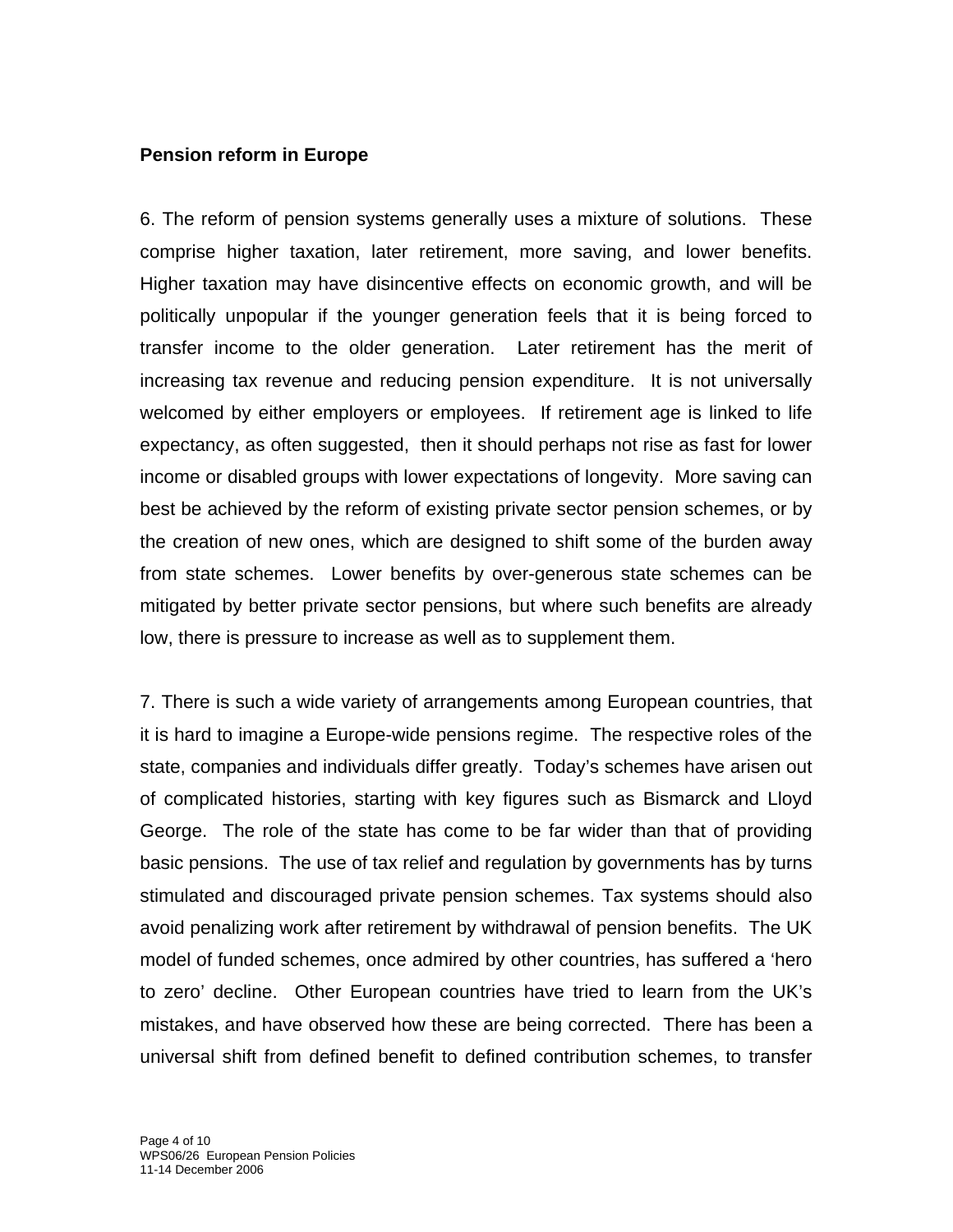some of the risk from companies to their employees. State pensions have also been more closely linked to contributions.

#### **State pension changes**

8. State pension schemes show a wide variety of characteristics and objectives. Some are linked to prices, some to earnings. Some are means-tested, some offer universal benefits. Some aim at a safety net, to alleviate extreme poverty, others aim to replace a set percentage of previous income. They may be based on years of contributions, on age above or below normal retirement age, or on length of residence. In all cases, there are close links between pensions and social security systems. Social security for the disabled can become a substitute for an early pension, and family circumstances may determine pension entitlements. The withdrawal of pension benefits, like that of other social security benefits, can adversely affect the willingness of pensioners to continue working after state pension age.

9. France has increased contribution rates and periods, and reduced benefits in the state scheme. The full pension is to depend on 40 years of contributions, rising over time to 45, so that less skilled workers joining the labour force earlier will be able to leave it earlier than more skilled people starting work at a later age. The aim is that the state pension should be at least 30 per cent of earnings, rising eventually to 50 per cent. The second and third pillars – corporate and individual pensions – are to be developed.

10. In Germany the state pension accounts for 66 per cent of pension income – higher in former East Germany, where private schemes are more recent. But only 50 per cent of men and 10 per cent of women get the full state pension. There is to be a minimum income guarantee, making the pension more related to earnings and less to contributions. The state pension age is to be raised to 67 in 2029. The aim is to reduce the replacement rate from 70 per cent in 2001 to 54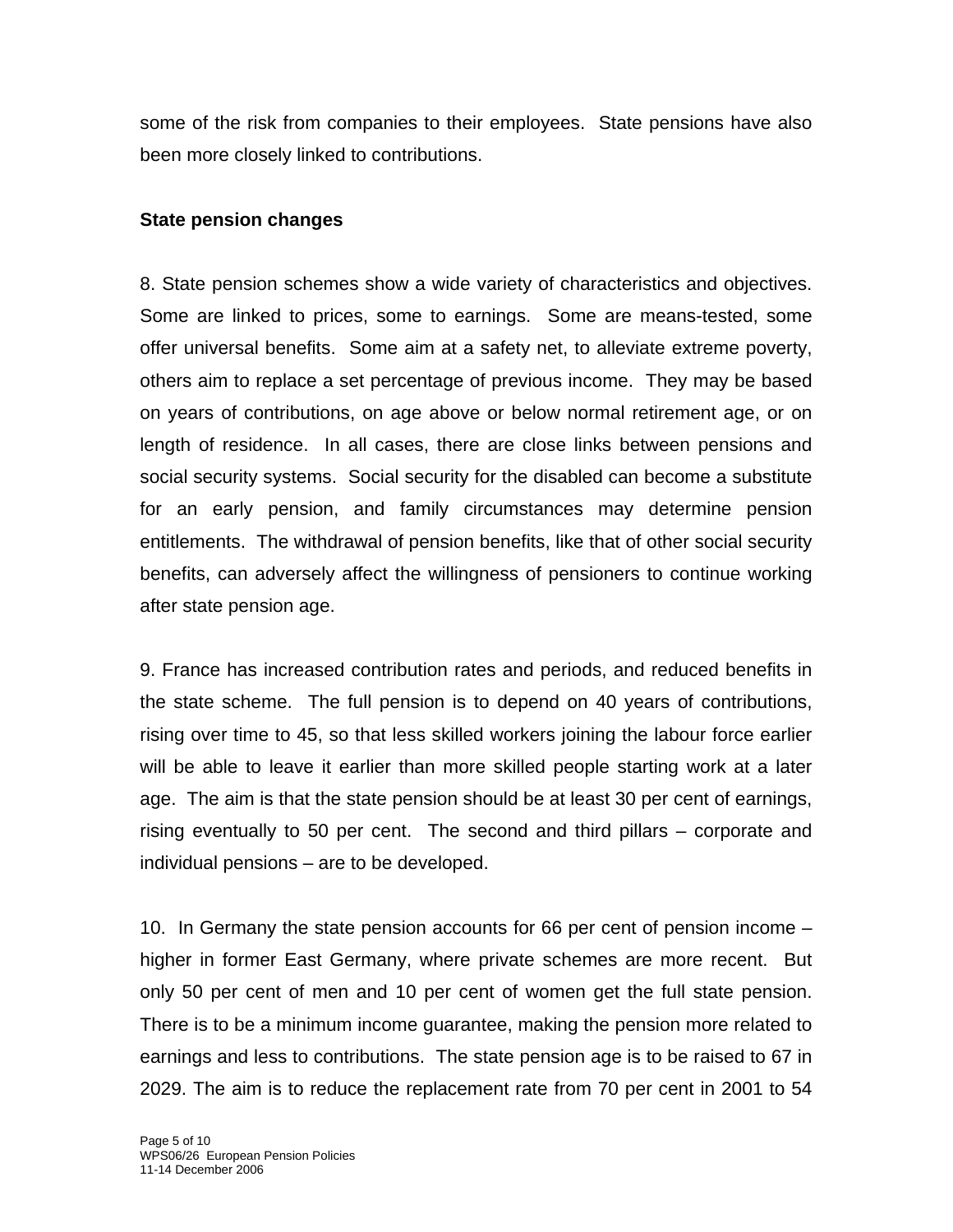per cent by 2050. Germany, like the UK, is moving from a benefit-based to a contribution-based system.

11. Italy has been forced to reform a system so generous that it would have cost 35 per cent of GDP by 2040, according to the OECD. In the early 1990s, pensions were indexed to prices not earnings, and the state pension age was raised to 60 for women and 65 for men. The contribution period has been extended, and the system of defined benefits has been switched to one of notional defined contributions. Replacement rates are to fall from 79 per cent of former income now to 64 per cent in 2050. The best that the reforms are expected to do is to keep the pensions deficit at around 15 per cent of GDP, rather than allowing it to rise. Italy still has the highest notional future pension liabilities of four times GDP.

12. The UK state system differs from others in that it costs only 5 per cent of GDP, and even this low figure is due to rise only moderately. Women fare badly, with only 30 per cent entitled to a full pension, compared with 85 per cent of men. The number of contribution years for women to get a full pension is to be reduced from 39 to 30, but this is still a high hurdle to jump. Women save less than men, and are motivated more by short-term needs rather than by retirement. The state pension has been seen as a way of alleviating poverty, and to this end a new means-tested pension credit has been introduced to supplement the basic pension. Recent research suggests that means-testing does not act as a disincentive to work or to saving, but this has been disputed. Means-testing is taken for granted in the tax system, but it is controversial in the welfare system, to the point where over £4bn in benefits remains unclaimed. The suggestion of a universal pension benefit has been turned down as too expensive, but the government has undertaken to restore the link of pensions to earnings by 2012 – too late for many pensioners who will be dead by then.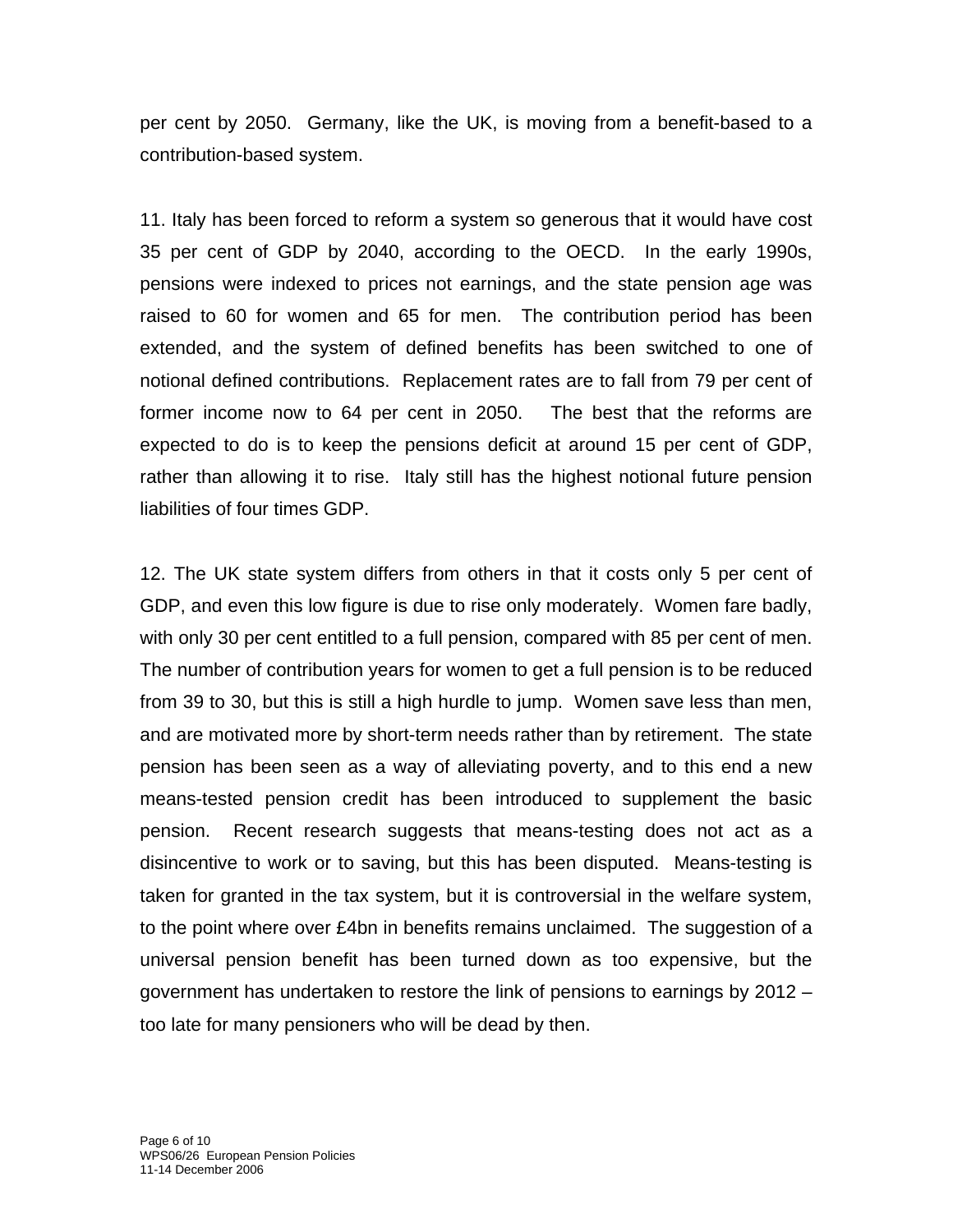#### **New private pension schemes**

13. The variation among countries is even higher in the private than in the state sphere. In the Netherlands and Sweden 90 per cent of employees are in occupational pension schemes, in Germany 60 per cent (plus another 15 per cent in the new Riester schemes), in the UK 50 per cent, in France only 10 per cent, and in Italy 8 per cent, with another 2 per cent in individual schemes. One brake on development has been the double payment problem, where employees have to contribute to both the state pension and a new funded private scheme.

14. In France the main reform was the *Loi Fillon* in 2003. The two main new schemes are the *plan d'épargne de retraite collective* (PERCO), a defined contribution scheme for company employees, and the *plan d'épargne de retraite populaire* (PERP), a scheme for groups of individuals managed by insurance companies. The response to these schemes has been disappointingly low. The tax system is even more favourable to saving through life insurance, which is exempt from inheritance tax, and accounts for €1,000 billion, one-third of total private saving.

15. In Germany there has been a switch from defined benefit to defined contribution schemes, with the contribution rate limited to a maximum of 22 per cent. The new Riester plans hope to attract 4 per cent of wages by 2008, but the take-up so far has been only 15 per cent of those eligible. In Italy, severance pay of 6 per cent of salary has been subsumed into new pension schemes. There are 463 funds with nearly 3 million members and  $\epsilon$ 43 billion – still only 12 per cent of the possible total.

16. The US has failed to carry out fundamental reform of its pension system, apart from the gradual raising of the state pension age from 65 to 67. It has seen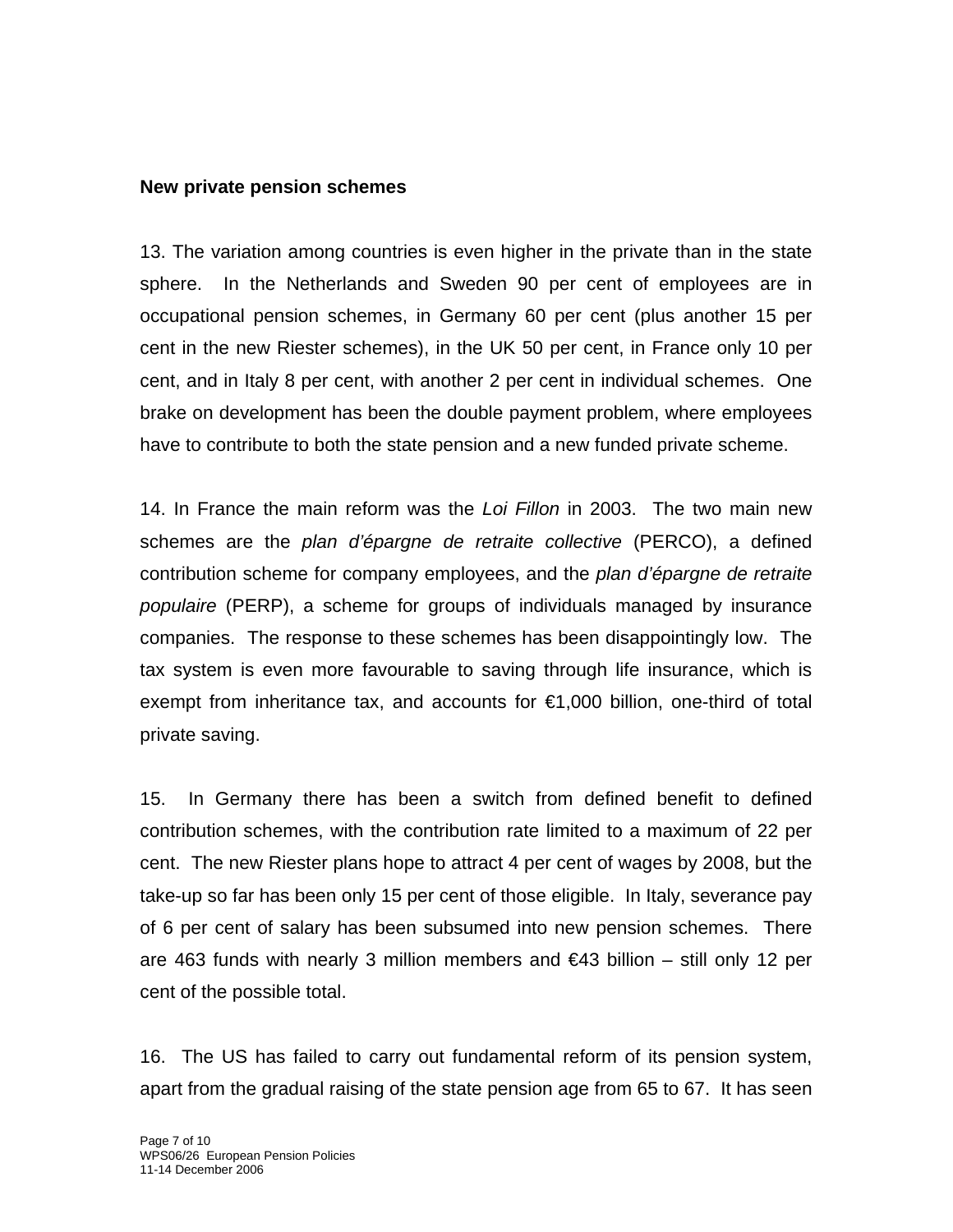an expansion of personal at the expense of corporate pension accounts. In 1980 92 per cent of such plans were corporate based, but by 2000 87 per cent of those eligible has switched to 401(k) personal pension plans. Canada has introduced pensions which offer choice of retirement age between 60 and 70; the pension is reduced for each year of retirement below 65, and increased for each year above. The UK has recently introduced a similar system, but little use has so far been made of it.

17. The UK has illustrated some of the problems which face other countries in their corporate pension schemes. Deficits have arisen in many schemes, owing to the increase in tax rates on pension funds in 1997, and the collapse in the equity market in the early 2000s. Companies have pension liabilities totalling £500 billion, and in some case deficits amount to half the company's market capitalization. The result has been a massive switch from defined benefit to defined contribution schemes. As many as 57 per cent of defined benefit schemes have been closed to new members. There are still 6.4 million active members of company pension schemes, but the contributions paid into defined contribution schemes are only 10 per cent, compared with 18 per cent into defined benefit schemes. Even if state pensions are increased, company pensions are thus likely to be lower than otherwise. The state has not accepted full responsibility for advising members that corporate pension schemes were safe, but it has set up a Pension Protection Fund, financed on a collective basis, to provide at least partial compensation for members of failed schemes.

18. The British Government published details of its new National Pension Savings Scheme (NPSS) in a White Paper at the time of the conference. It was commented on by James Purnell, MP, Minister of State for Pension Reform, in a lively debate. The NPSS was recommended by the Turner Commission on pensions. The government has adopted the Turner approach, rather than letting private financial institutions run the scheme. It is aimed at nearly 10 million middle and lower income people not now covered by any private pension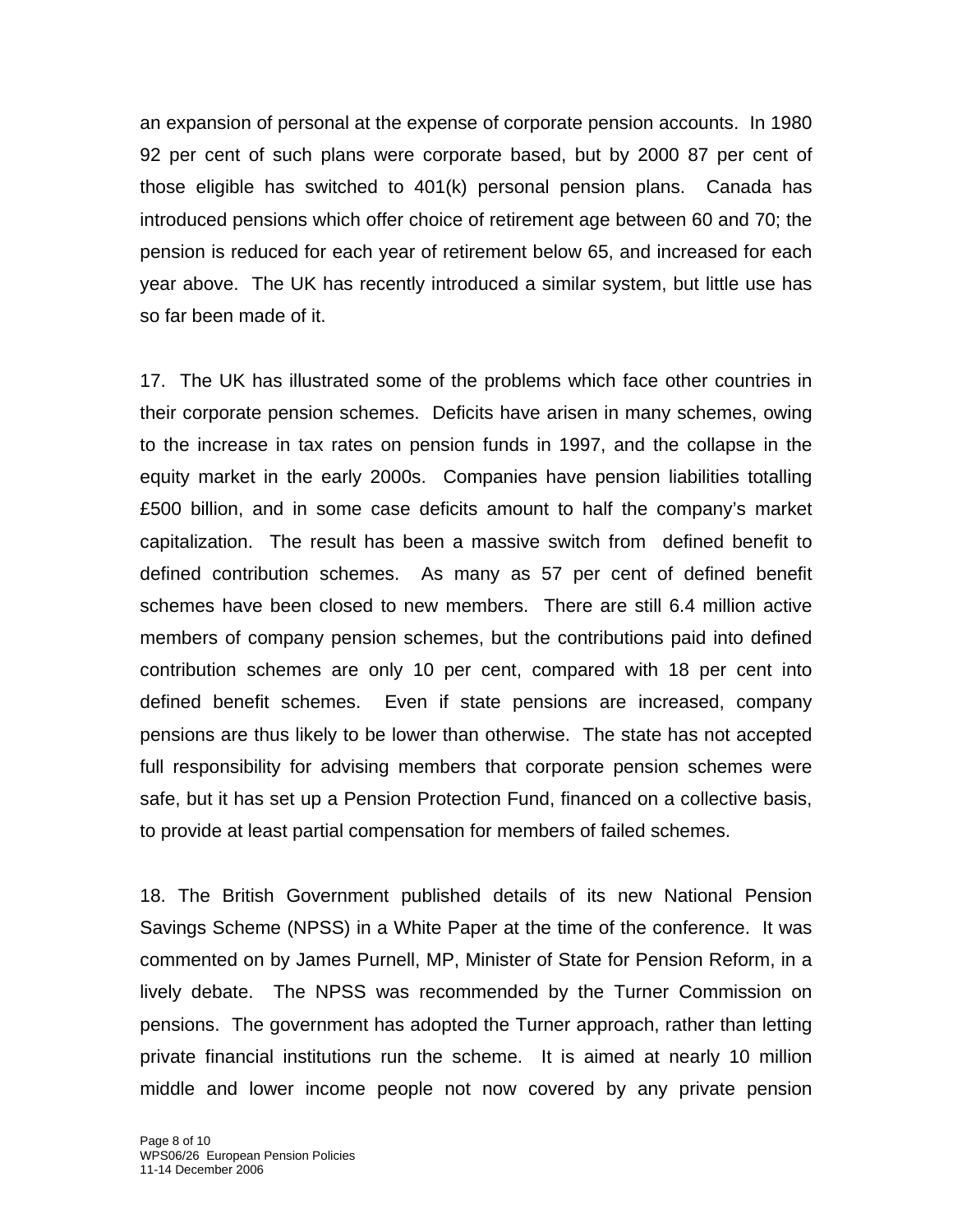scheme. It would involve a 3 per cent contribution by employers, 4 per cent by employees, and 1 per cent tax relief from the government on the employee contributions. The government wants to keep the charges down to 0.3-0.5 per cent, and there is evidence from the example of the Swedish savings scheme that such a low level is feasible. The pensions industry claims that it would cost more, and points to overruns on other government computer projects. As a sop to the industry, there could be branded products in the mix on offer, but the evidence from Sweden is that most people would go into a default scheme. There are nevertheless 757 savings funds in Sweden, but they are 'vendor-blind', so as to prevent financial institutions spending on marketing to savers. The project is to be handled by a private sector delivery authority, due to begin operations by 2012.

19. The NPSS has been criticized on the wider grounds that contributions would be wasted, because in their absence pensioners would benefit from a combination of earnings related state pensions and means-tested pension credits. Another charge is that company schemes would level down their provisions to contribution rates matching those of the NPSS. The government has sought to forestall this danger by ring-fencing the NPSS in order to prevent existing corporate defined contribution schemes being merged into it. Autoenrolment is an important feature of schemes such as the NPSS. Asian pension funds show that deduction of contributions at source by employers results in high levels of saving. Individualized accounts within collective systems also help members to feel that they are responsible for their own future pensions.

### **Concluding remarks**

20. The ageing society, like global warming, is a long-run global issue. The two issues are similar in that early decisions are needed to forestall the worse outcomes arising from postponement. There is a marked change from the worries of earlier decades about the effects of uncontrolled world population